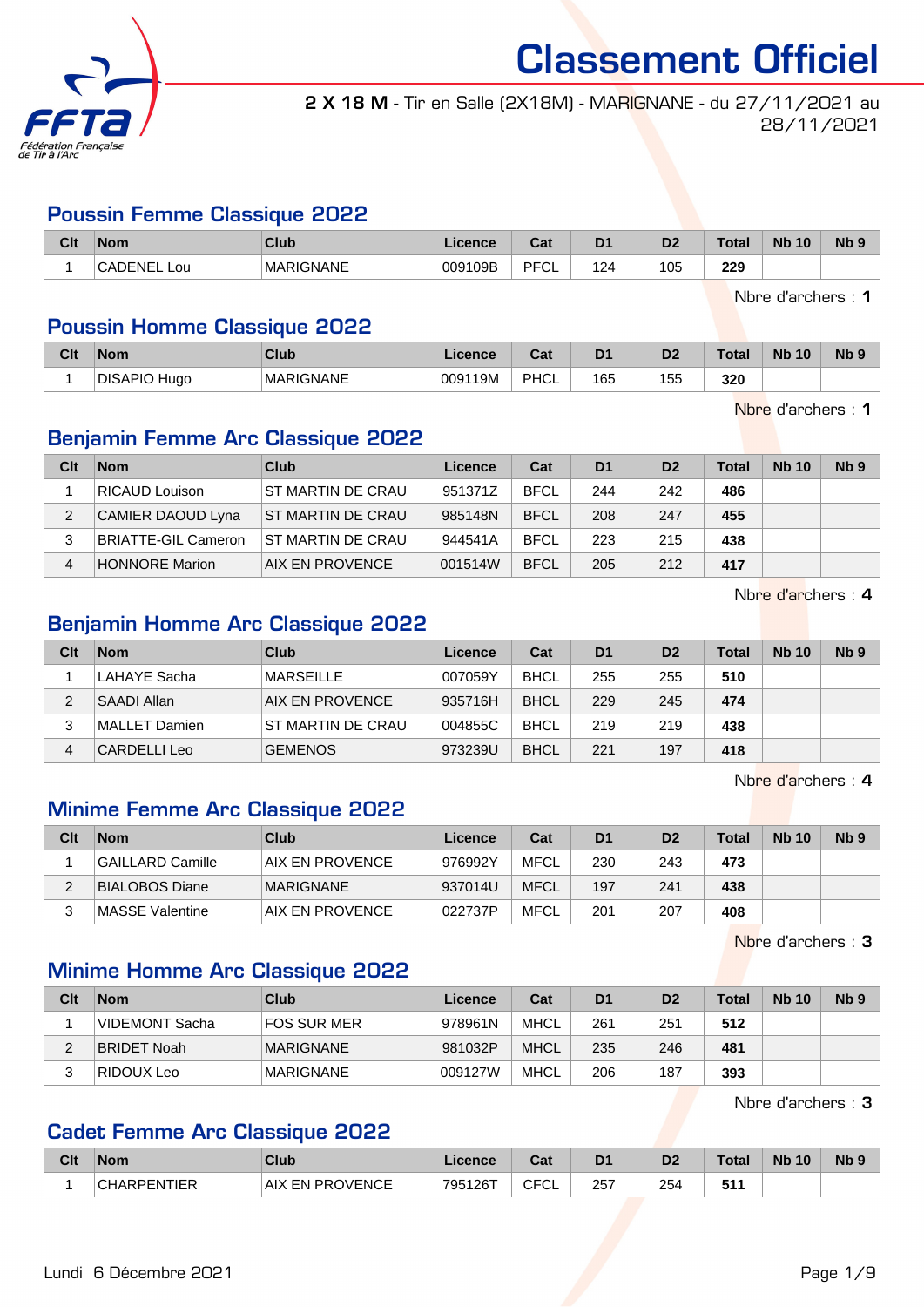

2 X 18 M - Tir en Salle (2X18M) - MARIGNANE - du 27/11/2021 au 28/11/2021

# Cadet Femme Arc Classique 2022 (Suite)

| Clt | <b>Nom</b>           | Club              | Licence | Cat         | D <sub>1</sub> | D <sub>2</sub> | Total | <b>Nb 10</b> | Nb <sub>9</sub> |
|-----|----------------------|-------------------|---------|-------------|----------------|----------------|-------|--------------|-----------------|
| 2   | <b>GIRIN Elea</b>    | <b>MARSEILLE</b>  | 965108F | <b>CFCL</b> | 234            | 228            | 462   |              |                 |
| 3   | <b>BOURLET Alice</b> | <b>MARIGNANE</b>  | 910767P | <b>CFCL</b> | 239            | 222            | 461   |              |                 |
| 4   | <b>GOLAY Laurane</b> | AIX EN PROVENCE   | 001808R | CFCL        | 211            | 222            | 433   |              |                 |
| 5   | <b>BONATTI Ambre</b> | <b>PELISSANNE</b> | 923460L | <b>CFCL</b> | 199            | 205            | 404   |              |                 |
| 6   | <b>PONCET Alix</b>   | <b>GEMENOS</b>    | 951297U | <b>CFCL</b> | 193            | 185            | 378   |              |                 |
|     | LE BRAS Anna         | AIX EN PROVENCE   | 005748Y | <b>CFCL</b> | 167            | 199            | 366   |              |                 |

Nbre d'archers : 7

### Cadet Homme Arc Classique 2022

| Clt            | <b>Nom</b>                 | <b>Club</b>              | <b>Licence</b> | Cat         | D <sub>1</sub> | D <sub>2</sub> | <b>Total</b> | <b>Nb 10</b> | Nb <sub>9</sub> |
|----------------|----------------------------|--------------------------|----------------|-------------|----------------|----------------|--------------|--------------|-----------------|
| 1              | <b>ROSSINI Antoine</b>     | <b>MARSEILLE</b>         | 877933A        | <b>CHCL</b> | 278            | 270            | 548          |              |                 |
| $\overline{2}$ | MILLE Axel                 | <b>MARSEILLE</b>         | 901712X        | <b>CHCL</b> | 265            | 257            | 522          |              |                 |
| 3              | <b>LAMEY Pierre</b>        | LA TOUR D'AIGUES         | 959047T        | <b>CHCL</b> | 222            | 252            | 474          |              |                 |
| $\overline{4}$ | <b>DEL BUEY Maxime</b>     | <b>SALON DE PROVENCE</b> | 020998Z        | <b>CHCL</b> | 223            | 240            | 463          |              |                 |
| 5              | LAHAYE Axel                | <b>MARSEILLE</b>         | 962359T        | <b>CHCL</b> | 226            | 225            | 451          |              |                 |
| 6              | <b>KAMMOUN Simon</b>       | <b>MARSEILLE</b>         | 876476S        | <b>CHCL</b> | 212            | 226            | 438          |              |                 |
| $\overline{7}$ | <b>CHYTELMAN Nathanael</b> | <b>MARSEILLE</b>         | 940377Z        | <b>CHCL</b> | 197            | 215            | 412          |              |                 |
| 8              | <b>MENGUY Sebastien</b>    | <b>MALLEMORT</b>         | 958918C        | <b>CHCL</b> | 221            | 187            | 408          |              |                 |
| 9              | CHATENET Theo              | SALON DE PROVENCE        | 981091D        | <b>CHCL</b> | 206            | 193            | 399          |              |                 |
| 10             | <b>LEGRAND Maxime</b>      | AIX EN PROVENCE          | 938620P        | <b>CHCL</b> | 183            | 203            | 386          |              |                 |
| 11             | PEREIRA SOUMA<br>Noham     | <b>MARIGNANE</b>         | 009101T        | <b>CHCL</b> | 118            | 130            | 248          |              |                 |

Nbre d'archers : 11

### Junior Homme Arc Classique 2022

| Clt | <b>Nom</b>            | Club             | Licence | $R_{\rm{eff}}$<br>ual | D <sub>1</sub> | n <sub>0</sub><br>ע | Tota | <b>N<sub>b</sub></b><br>10 | N <sub>b</sub> <sub>9</sub> |
|-----|-----------------------|------------------|---------|-----------------------|----------------|---------------------|------|----------------------------|-----------------------------|
|     | LAUTE!<br>. Alexandre | <b>MARSEILLE</b> | 927646L | <b>JHCL</b>           | 230<br>$\sim$  | 233<br>__           | 463  |                            |                             |

Nbre d'archers : 1

### Senior 1 Femme Arc Classique 2022

| Clt | <b>Nom</b>                      | Club             | Licence | Cat                | D <sub>1</sub> | D <sub>2</sub> | Total | <b>Nb 10</b> | N <sub>b</sub> <sub>9</sub> |
|-----|---------------------------------|------------------|---------|--------------------|----------------|----------------|-------|--------------|-----------------------------|
|     | <b>LETURE Line</b>              | <b>MARSEILLE</b> | 620309Z | S <sub>1</sub> FCL | 279            | 261            | 540   |              |                             |
| 2   | MORISCOT Aurore                 | AIX EN PROVENCE  | 849276B | S <sub>1</sub> FCL | 255            | 266            | 521   |              |                             |
| 3   | LEGRAND Lucie-Lou               | AIX EN PROVENCE  | 938629Z | S <sub>1</sub> FCL | 225            | 213            | 438   |              |                             |
| 4   | <b>LETQUIMOUNIN</b><br>Charlene | <b>MARSEILLE</b> | 716651U | S <sub>1</sub> FCL | 210            | 208            | 418   |              |                             |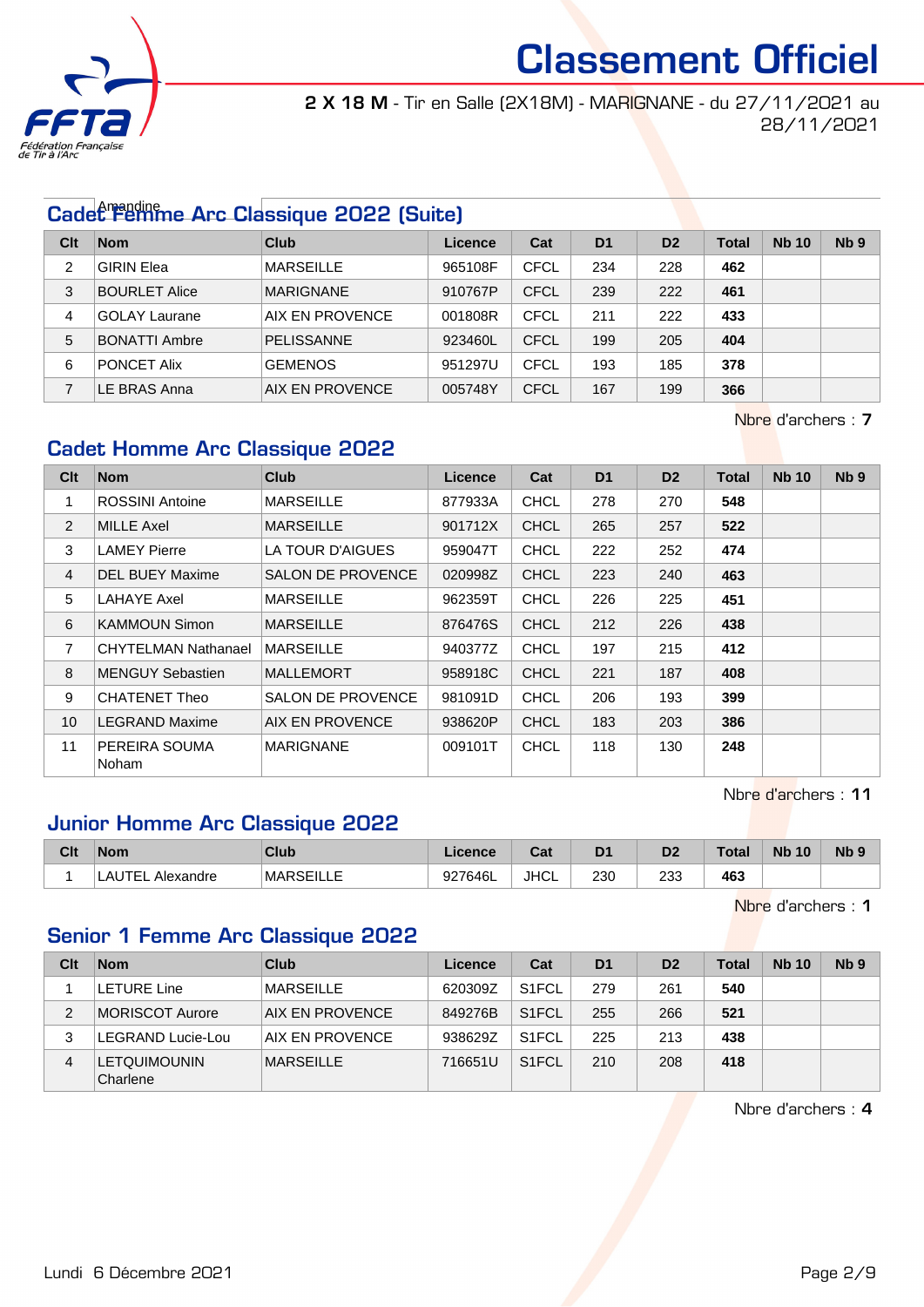

2 X 18 M - Tir en Salle (2X18M) - MARIGNANE - du 27/11/2021 au 28/11/2021

### Senior 1 Homme Arc Classique 2022

| Clt | <b>Nom</b>               | Club             | Licence | Cat                | D <sub>1</sub> | D <sub>2</sub> | Total | <b>Nb 10</b> | Nb <sub>9</sub> |
|-----|--------------------------|------------------|---------|--------------------|----------------|----------------|-------|--------------|-----------------|
|     | <b>BERNE Eddy</b>        | <b>BRIGNOLES</b> | 937017X | S <sub>1</sub> HCL | 260            | 259            | 519   |              |                 |
| 2   | <b>MICHELET Stephane</b> | AIX EN PROVENCE  | 659727V | S <sub>1</sub> HCL | 267            | 241            | 508   |              |                 |
| 3   | LOUBETTE Axel            | <b>MARSEILLE</b> | 001751D | S <sub>1</sub> HCL | 251            | 246            | 497   |              |                 |
| 4   | <b>PELLEN Brice</b>      | <b>MARSEILLE</b> | 774678S | S <sub>1</sub> HCL | 237            | 248            | 485   |              |                 |
| 5   | <b>ISOARD Matthieu</b>   | MALLEMORT        | 763145F | S <sub>1</sub> HCL | 233            | 238            | 471   |              |                 |
| 6   | <b>NEAU Gregory</b>      | <b>MARIGNANE</b> | 822292W | S <sub>1</sub> HCL | 218            | 173            | 391   |              |                 |

Nbre d'archers : 6

### Senior 2 Femme Arc Classique 2022

| Clt | <b>Nom</b>               | Club             | Licence | Cat                | D <sub>1</sub> | D <sub>2</sub> | <b>Total</b> | <b>Nb 10</b> | Nb <sub>9</sub> |
|-----|--------------------------|------------------|---------|--------------------|----------------|----------------|--------------|--------------|-----------------|
|     | TEPFER Jocelyne          | <b>MARSEILLE</b> | 967645N | S <sub>2</sub> FCL | 256            | 271            | 527          |              |                 |
| 2   | <b>LAMARE Christine</b>  | <b>MARSEILLE</b> | 661237L | S <sub>2</sub> FCL | 252            | 265            | 517          |              |                 |
| 3   | <b>VERMONET Laurence</b> | <b>VEDENE</b>    | 924618V | S <sub>2</sub> FCL | 251            | 248            | 499          |              |                 |
| 4   | <b>FROELIGER Anne</b>    | <b>BRIGNOLES</b> | 813418A | S <sub>2</sub> FCL | 252            | 245            | 497          |              |                 |
| 5   | <b>MESLIN Stephanie</b>  | <b>ISTRES</b>    | 926904E | S <sub>2</sub> FCL | 183            | 139            | 322          |              |                 |

Nbre d'archers : 5

### Senior 2 Homme Arc Classique 2022

| Cl <sub>t</sub> | <b>Nom</b>               | <b>Club</b>                           | <b>Licence</b> | Cat                | D <sub>1</sub> | D <sub>2</sub> | <b>Total</b> | <b>Nb 10</b> | Nb <sub>9</sub> |
|-----------------|--------------------------|---------------------------------------|----------------|--------------------|----------------|----------------|--------------|--------------|-----------------|
| 1               | <b>GISBERT Bruno</b>     | <b>VEDENE</b>                         | 687030X        | S2HCL              | 270            | 278            | 548          |              |                 |
| 2               | <b>VERMONET Noel</b>     | <b>VEDENE</b>                         | 784969C        | S2HCL              | 254            | 268            | 522          |              |                 |
| 3               | <b>JURZYNSKI Benoit</b>  | <b>MARSEILLE TROIS</b><br><b>LUCS</b> | 008861G        | S2HCL              | 254            | 258            | 512          |              |                 |
| $\overline{4}$  | <b>MASSE Bertrand</b>    | <b>AIX EN PROVENCE</b>                | 789407B        | S2HCL              | 249            | 259            | 508          |              |                 |
| 5               | <b>PONCET Eric</b>       | <b>GEMENOS</b>                        | 951296T        | S2HCL              | 252            | 242            | 494          |              |                 |
| 6               | <b>LEGRAND Olivier</b>   | <b>AIX EN PROVENCE</b>                | 938624U        | S2HCL              | 256            | 232            | 488          | 9            | 17              |
| $\overline{7}$  | COQUEREL Yoann           | <b>MARSEILLE</b>                      | 990250J        | S2HCL              | 240            | 248            | 488          | 4            | 20              |
| 8               | <b>DAVIN Richard</b>     | <b>USCM - ARCHERS DU</b><br>RAIL      | 961646T        | S2HCL              | 230            | 255            | 485          |              |                 |
| 9               | <b>BIRBES Lionel</b>     | <b>MIRAMAS</b>                        | 693969P        | S2HCL              | 229            | 246            | 475          |              |                 |
| 10              | <b>MEMOLI Laurent</b>    | <b>MARSEILLE</b>                      | 004382N        | S <sub>2</sub> HCL | 226            | 230            | 456          |              |                 |
| 11              | <b>GAUTROT Benoit</b>    | VENTABREN                             | 451927A        | S2HCL              | 221            | 231            | 452          |              |                 |
| 12              | <b>KROUN Philippe</b>    | <b>ISTRES</b>                         | 016272M        | S <sub>2</sub> HCL | 220            | 231            | 451          |              |                 |
| 13              | LAUZE Benjamin           | <b>MARIGNANE</b>                      | 009140K        | S2HCL              | 223            | 224            | 447          |              |                 |
| 14              | APOSTOLAKIS Olivier      | <b>MARSEILLE</b>                      | 855578B        | S2HCL              | 210            | 230            | 440          |              |                 |
| 15              | <b>ALONSO Christophe</b> | <b>MARSEILLE</b>                      | 987314T        | S2HCL              | 205            | 215            | 420          |              |                 |
| 16              | <b>BIALOBOS Luc</b>      | <b>MARIGNANE</b>                      | 960029K        | S2HCL              | 162            | 199            | 361          |              |                 |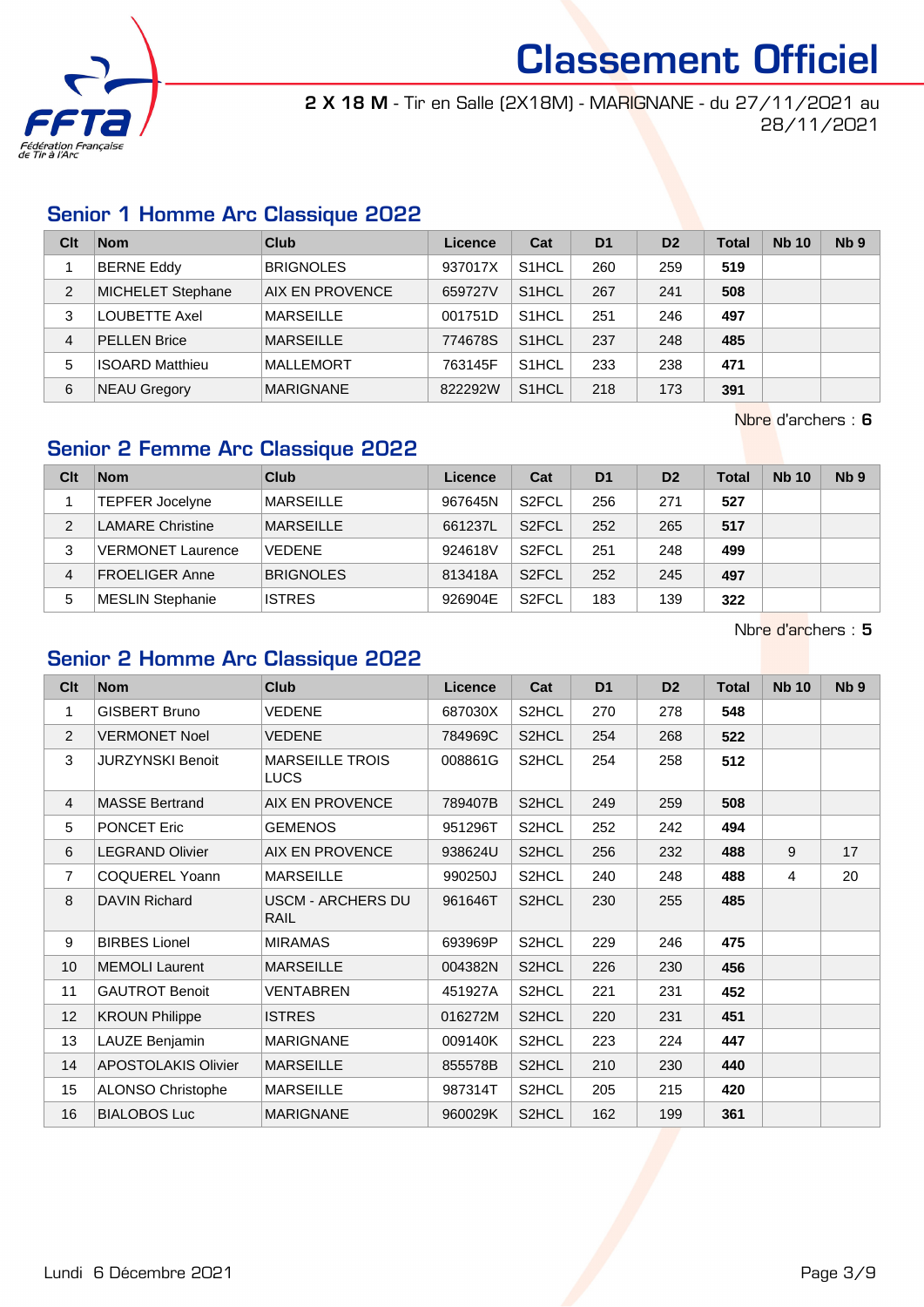

2 X 18 M - Tir en Salle (2X18M) - MARIGNANE - du 27/11/2021 au 28/11/2021

### Senior 2 Homme Arc Classique 2022 (Suite)

| Clt            | <b>Nom</b>     | Club             | Licence | ◠∼<br>ual | D <sub>1</sub> | D <sub>2</sub> | <b>Total</b> | <b>N<sub>b</sub></b><br>10 | N <sub>b</sub> <sub>9</sub> |
|----------------|----------------|------------------|---------|-----------|----------------|----------------|--------------|----------------------------|-----------------------------|
| $\overline{ }$ | AHAYE Stephane | <b>MARSEILLE</b> | 987243R | S2HCL     | 150            | 158            | 308          |                            |                             |

Nbre d'archers : 17

### Senior 3 Femme Arc Classique 2022

| Clt            | <b>Nom</b>                 | Club                                  | Licence | Cat   | D <sub>1</sub> | D <sub>2</sub> | Total | <b>Nb 10</b> | Nb <sub>9</sub> |
|----------------|----------------------------|---------------------------------------|---------|-------|----------------|----------------|-------|--------------|-----------------|
|                | <b>ESQUIROL Annie</b>      | LA CIOTAT                             | 207023A | S3FCL | 264            | 255            | 519   |              |                 |
| $\overline{2}$ | <b>MORISCOT Rose-Marie</b> | AIX EN PROVENCE                       | 849279E | S3FCL | 244            | 230            | 474   |              |                 |
| 3              | <b>FAURE Rachel</b>        | LA CIOTAT                             | 771737V | S3FCL | 208            | 215            | 423   |              |                 |
| $\overline{4}$ | <b>ELEOUET Magali</b>      | <b>VEDENE</b>                         | 833410F | S3FCL | 216            | 206            | 422   |              |                 |
| 5              | <b>FAVIER Vincente</b>     | <b>MARSEILLE TROIS</b><br><b>LUCS</b> | 610490B | S3FCL | 212            | 198            | 410   |              |                 |
| 6              | <b>FISCHER Annie</b>       | CHATEAURENARD                         | 956599G | S3FCL | 192            | 136            | 328   |              |                 |

Nbre d'archers : 6

### Senior 3 Homme Arc Classique 2022

| <b>Clt</b>     | <b>Nom</b>               | <b>Club</b>       | <b>Licence</b> | Cat   | D <sub>1</sub> | D <sub>2</sub> | <b>Total</b> | <b>Nb 10</b> | N <sub>b</sub> <sub>9</sub> |
|----------------|--------------------------|-------------------|----------------|-------|----------------|----------------|--------------|--------------|-----------------------------|
| 1              | PIRARD Bruno             | <b>GEMENOS</b>    | 002229Y        | S3HCL | 242            | 252            | 494          |              |                             |
| $\overline{2}$ | <b>CANNATA Dominique</b> | <b>CAVAILLON</b>  | 807725M        | S3HCL | 230            | 258            | 488          |              |                             |
| 3              | <b>CAMBOU Christian</b>  | <b>PELISSANNE</b> | 340320N        | S3HCL | 248            | 235            | 483          | 12           | 17                          |
| 4              | <b>BAY Marcel</b>        | <b>PELISSANNE</b> | 432721Z        | S3HCL | 246            | 237            | 483          | 9            | 14                          |
| 5              | ZACHARIE Raymond         | <b>ISTRES</b>     | 904945L        | S3HCL | 234            | 244            | 478          |              |                             |
| 6              | <b>CAPDEPON Philippe</b> | <b>VEDENE</b>     | 802904X        | S3HCL | 237            | 224            | 461          |              |                             |
| 7              | <b>BUTTIGIEG Roland</b>  | <b>MALLEMORT</b>  | 609565W        | S3HCL | 249            | 207            | 456          |              |                             |
| 8              | RAVAZZA Michel           | <b>PELISSANNE</b> | 603668L        | S3HCL | 232            | 202            | 434          |              |                             |
| 9              | NADAL Jean-Marcel        | <b>MARTIGUES</b>  | 950462L        | S3HCL | 229            | 195            | 424          |              |                             |
| 10             | <b>RICQ Marc</b>         | <b>MALLEMORT</b>  | 609293A        | S3HCL | 198            | 192            | 390          |              |                             |
| 11             | <b>RIQUIER Jacques</b>   | <b>MARIGNANE</b>  | 009138H        | S3HCL | 171            | 185            | 356          |              |                             |
| 12             | <b>PAILLE Christian</b>  | <b>ISTRES</b>     | 905310H        | S3HCL | 169            | 172            | 341          |              |                             |
| 13             | <b>MANCINI Louis</b>     | <b>MARIGNANE</b>  | 009141L        | S3HCL | 160            | 172            | 332          |              |                             |

Nbre d'archers : 13

### Cadet Homme Arc à Poulies 2022

| Clt | <b>Nom</b>                | Club             | .icence | <b>Cat</b><br>val | D <sub>1</sub> | D <sub>2</sub> | <b>Total</b> | <b>N<sub>b</sub></b><br>, 10 | Nb <sub>9</sub> |
|-----|---------------------------|------------------|---------|-------------------|----------------|----------------|--------------|------------------------------|-----------------|
|     | <b>GAUTIER</b><br>Florian | <b>UFNTABREN</b> | 960334S | снсс              | 224            | 234            | 458          |                              |                 |

Nbre d'archers : 1

### Junior Femme Arc à Poulies 2022

| Clt<br>Nb 9<br>D <sub>1</sub><br>D <sub>2</sub><br><b>Total</b><br><b>N<sub>b</sub></b><br>10<br><b>Nom</b><br>Club<br>Licence<br>$\sim$<br>val |
|-------------------------------------------------------------------------------------------------------------------------------------------------|
|-------------------------------------------------------------------------------------------------------------------------------------------------|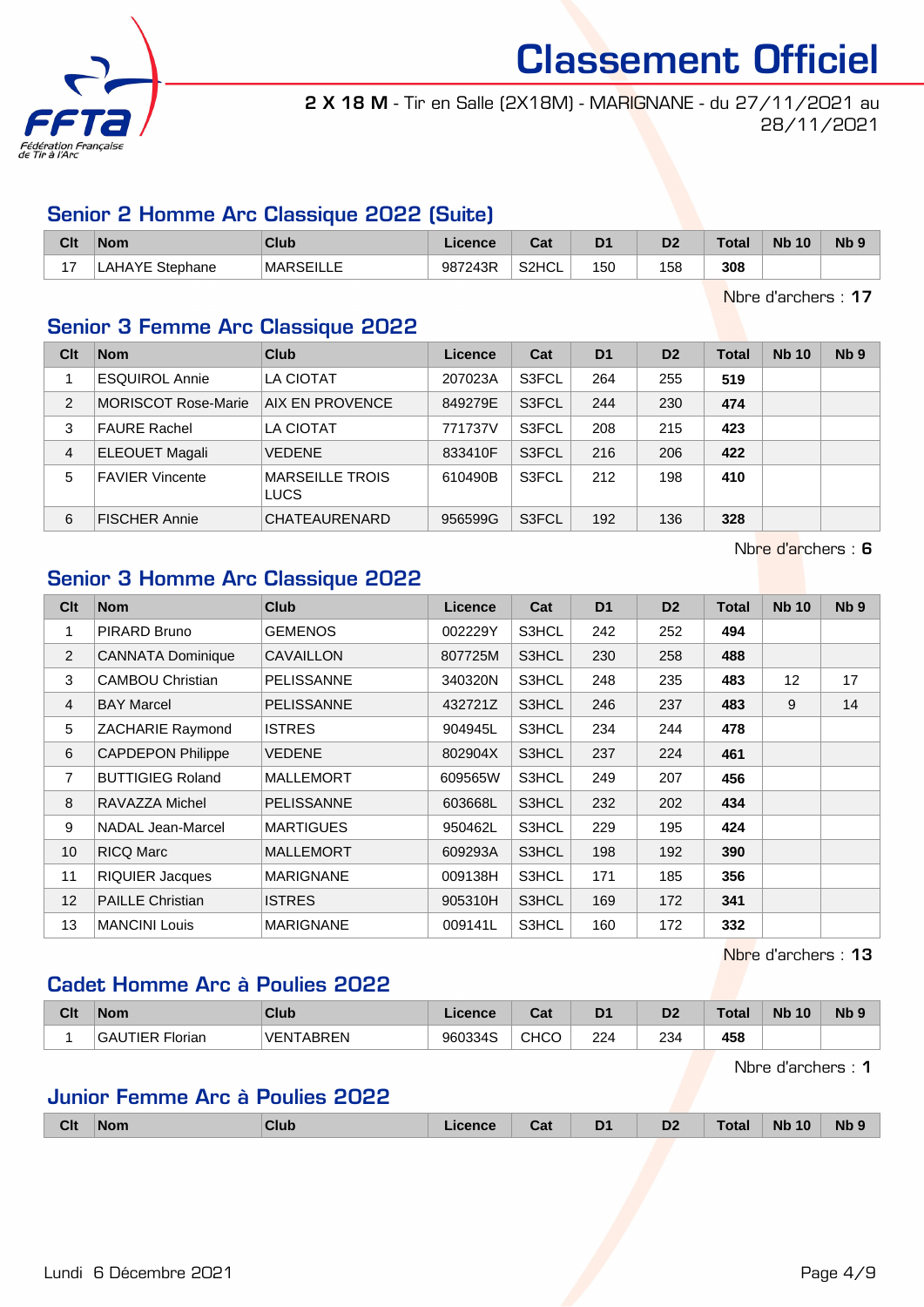

2 X 18 M - Tir en Salle (2X18M) - MARIGNANE - du 27/11/2021 au 28/11/2021

### Junior Femme Arc à Poulies 2022 (Suite)

| Clt    | <b>Nom</b>     | Club               | Licence | Cat         | D <sub>1</sub> | D <sub>2</sub> | <b>Total</b> | <b>Nb 10</b> | N <sub>b</sub> <sub>9</sub> |
|--------|----------------|--------------------|---------|-------------|----------------|----------------|--------------|--------------|-----------------------------|
|        | FERRAUD Alexia | IST MARTIN DE CRAU | 858635Z | <b>JFCO</b> | 274            | 273            | 547          |              |                             |
| $\sim$ | MESLIN Ambre   | <b>ISTRES</b>      | 909561D | <b>JFCO</b> | 198            | 181            | 379          |              |                             |

Nbre d'archers : 2

### Junior Homme Arc à Poulies 2022

| Clt | <b>Nom</b>         | Club                     | Licence | Cat         | D <sub>1</sub> | D <sub>2</sub> | Total | <b>Nb 10</b> | N <sub>b</sub> <sub>9</sub> |
|-----|--------------------|--------------------------|---------|-------------|----------------|----------------|-------|--------------|-----------------------------|
|     | <b>DENE Axel</b>   | VENTABREN                | 890072V | JHCC        | 262            | 264            | 526   |              |                             |
|     | <b>ORUS Nathan</b> | <b>SALON DE PROVENCE</b> | 918625F | <b>JHCO</b> | 216            | 230            | 446   |              |                             |

Nbre d'archers : 2

### Senior 1 Femme Arc à Poulies 2022

| Clt | <b>Nom</b>               | Club               | Licence | Cat                | D <sub>1</sub> | D <sub>2</sub> | <b>Total</b> | <b>Nb 10</b> | Nb <sub>9</sub> |
|-----|--------------------------|--------------------|---------|--------------------|----------------|----------------|--------------|--------------|-----------------|
|     | GIRARD Marion            | IST MARTIN DE CRAU | 781401Z | S <sub>1</sub> FCO | 292            | 290            | 582          |              |                 |
|     | EYMARD Anais             | IST MARTIN DE CRAU | 883979X | S <sub>1</sub> FCO | 286            | 278            | 564          |              |                 |
|     | <b>TRUTEAU Eglantine</b> | <b>VENTABREN</b>   | 811710U | S <sub>1</sub> FCO | 276            | 274            | 550          |              |                 |

Nbre d'archers : 3

### Senior 1 Homme Arc a Poulies 2022

| Clt            | <b>Nom</b>                 | <b>Club</b>                          | Licence | Cat                | D <sub>1</sub> | D <sub>2</sub> | <b>Total</b> | <b>Nb 10</b> | N <sub>b</sub> <sub>9</sub> |
|----------------|----------------------------|--------------------------------------|---------|--------------------|----------------|----------------|--------------|--------------|-----------------------------|
|                | <b>GIRARD Nicolas</b>      | ST MARTIN DE CRAU                    | 781398W | S <sub>1</sub> HCO | 297            | 297            | 594          |              |                             |
| 2              | <b>PAUNER Joan</b>         | <b>MIRAMAS</b>                       | 367672U | S <sub>1</sub> HCO | 296            | 297            | 593          |              |                             |
| 3              | <b>PARPILLON Julien</b>    | ST MARTIN DE CRAU                    | 748101D | S <sub>1</sub> HCO | 292            | 296            | 588          |              |                             |
| $\overline{4}$ | <b>LORTHIOIR Yann</b>      | ST MARTIN DE CRAU                    | 750851T | S <sub>1</sub> HCO | 284            | 286            | 570          |              |                             |
| 5              | MAESTRE David              | <b>LES PENNES</b><br>MIRABEAU        | 829048P | S <sub>1</sub> HCO | 284            | 283            | 567          |              |                             |
| 6              | <b>CARBONNEL Alexandre</b> | L'ISLE SUR LA SORGUE                 | 742573V | S <sub>1</sub> HCO | 281            | 281            | 562          |              |                             |
| 7              | <b>EYMARD Loic</b>         | <b>MORNAS</b>                        | 750025V | S <sub>1</sub> HCO | 279            | 282            | 561          |              |                             |
| 8              | DRUJON Jean                | <b>MIRAMAS</b>                       | 367695U | S <sub>1</sub> HCO | 278            | 280            | 558          |              |                             |
| 9              | <b>MAESTRE Anaick</b>      | <b>LES PENNES</b><br><b>MIRABEAU</b> | 829046M | S <sub>1</sub> HCO | 281            | 259            | 540          |              |                             |

Nbre d'archers : 9

### Senior 2 Homme Arc à Poulies 2022

| Clt | <b>Nom</b>               | Club                     | Licence | Cat                            | D <sub>1</sub> | D <sub>2</sub> | <b>Total</b> | <b>Nb 10</b> | N <sub>b</sub> <sub>9</sub> |
|-----|--------------------------|--------------------------|---------|--------------------------------|----------------|----------------|--------------|--------------|-----------------------------|
|     | <b>ARNOUX Christophe</b> | <b>MIRAMAS</b>           | 272954P | S <sub>2</sub> HCO             | 287            | 286            | 573          |              |                             |
| 2   | ROBINO Pascal            | <b>MIRAMAS</b>           | 803133W | S <sub>2</sub> HCO             | 285            | 285            | 570          |              |                             |
| 3   | DESVERNOIS Eric          | <b>SALON DE PROVENCE</b> | 310823B | S <sub>2</sub> HCO             | 285            | 284            | 569          |              |                             |
| 4   | <b>CARCELLER Sylvain</b> | ST MARTIN DE CRAU        | 002677K | S <sub>2</sub> HCO             | 281            | 283            | 564          |              |                             |
| 5   | COTTE Yann               | <b>MARSEILLE</b>         | 308171U | S <sub>2</sub> H <sub>CO</sub> | 281            | 269            | 550          |              |                             |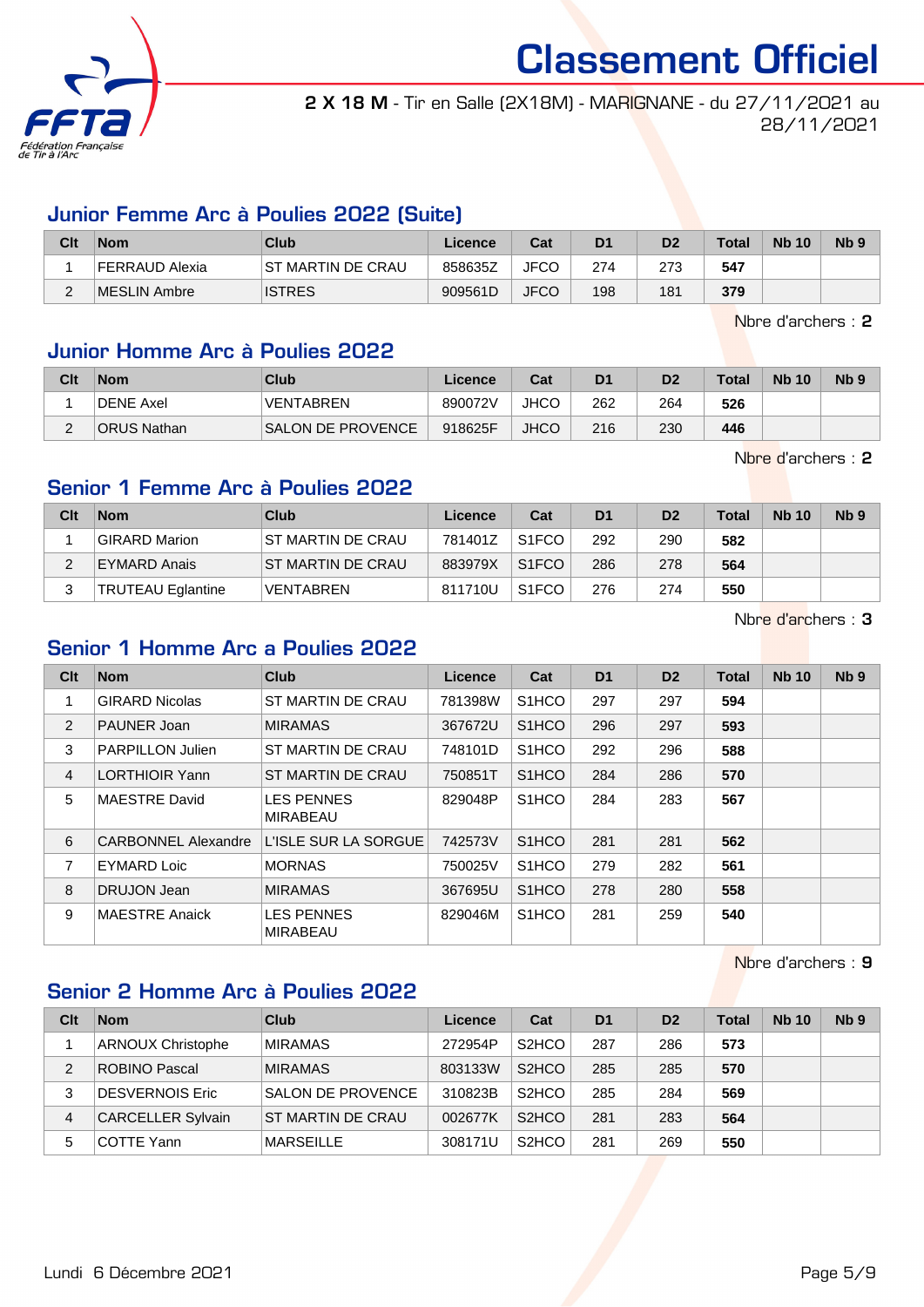

2 X 18 M - Tir en Salle (2X18M) - MARIGNANE - du 27/11/2021 au 28/11/2021

### Senior 2 Homme Arc à Poulies 2022 (Suite)

| Clt | <b>Nom</b>             | Club                     | Licence | Cat                | D <sub>1</sub> | D <sub>2</sub> | Total | <b>Nb 10</b> | Nb <sub>9</sub> |
|-----|------------------------|--------------------------|---------|--------------------|----------------|----------------|-------|--------------|-----------------|
| 6   | <b>OLIVE David</b>     | ST MARTIN DE CRAU        | 995307F | S <sub>2</sub> HCO | 270            | 276            | 546   |              |                 |
|     | <b>JANIAUT Yannick</b> | <b>SALON DE PROVENCE</b> | 941628J | S <sub>2</sub> HCO | 276            | 260            | 536   |              |                 |
| 8   | <b>GAUTIER Thierry</b> | <b>VENTABREN</b>         | 013759F | S <sub>2</sub> HCO | 259            | 255            | 514   |              | 37              |
| 9   | MESLIN Jeremie         | <b>ISTRES</b>            | 000922C | S <sub>2</sub> HCO | 257            | 257            | 514   |              | 32              |
| 10  | NOWE Yannick           | <b>ISTRES</b>            | 884199L | S <sub>2</sub> HCO | 256            | 256            | 512   |              |                 |

Nbre d'archers : 10

### Senior 3 Femme Arc à Poulies 2022

| Clt    | <b>Nom</b>           | Club               | Licence | Cat   | D1  | D2  | <b>Total</b> | <b>Nb 10</b> | N <sub>b</sub> <sub>9</sub> |
|--------|----------------------|--------------------|---------|-------|-----|-----|--------------|--------------|-----------------------------|
|        | CHOLLEY Annie        | IST MARTIN DE CRAU | 843097K | S3FCO | 266 | 253 | 519          |              |                             |
| $\sim$ | <b>PAUNER Regine</b> | <b>MIRAMAS</b>     | 468585G | S3FCO | 264 | 252 | 516          |              |                             |

Nbre d'archers : 2

### Senior 3 Homme Arc à Poulies 2022

| Clt | <b>Nom</b>              | Club                 | Licence | Cat   | D <sub>1</sub> | D <sub>2</sub> | <b>Total</b> | <b>Nb 10</b> | Nb <sub>9</sub> |
|-----|-------------------------|----------------------|---------|-------|----------------|----------------|--------------|--------------|-----------------|
|     | <b>LAMARE Alain</b>     | <b>MARSEILLE</b>     | 227470A | S3HCO | 281            | 280            | 561          |              |                 |
| 2   | <b>RUIZ Serge</b>       | <b>MARSEILLE</b>     | 084704V | S3HCO | 279            | 279            | 558          |              |                 |
| 3   | <b>PAUNER Bernard</b>   | <b>MIRAMAS</b>       | 275224G | S3HCO | 273            | 275            | 548          | 21           | 35              |
| 4   | <b>GERARDIN Francis</b> | <b>PELISSANNE</b>    | 733560Y | S3HCO | 272            | 276            | 548          | 13           | 41              |
| 5   | <b>MICHEL Maurice</b>   | <b>ISTRES</b>        | 311531W | S3HCO | 275            | 265            | 540          |              |                 |
| 6   | <b>METAYER Erick</b>    | <b>ISTRES</b>        | 302211R | S3HCO | 263            | 272            | 535          |              |                 |
| 7   | <b>CHOLLEY Andre</b>    | ST MARTIN DE CRAU    | 842687P | S3HCO | 272            | 262            | 534          |              |                 |
| 8   | <b>LEZER Philippe</b>   | <b>ISTRES</b>        | 907901Z | S3HCO | 226            | 246            | 472          |              |                 |
| 9   | <b>FISCHER Gerard</b>   | <b>CHATEAURENARD</b> | 948721U | S3HCO | 145            | 181            | 326          |              |                 |

Nbre d'archers : 9

### Cadet Femme Bare Bow 2022

| Clt | <b>Nom</b>                | <b>Club</b>          | <b>Licence</b> | $F - F$<br>ual | D1  | D2  | Total | <b>N<sub>b</sub></b><br>10 | N <sub>b</sub> <sub>9</sub> |
|-----|---------------------------|----------------------|----------------|----------------|-----|-----|-------|----------------------------|-----------------------------|
|     | Mathilde<br><b>GAUTRO</b> | <b>ARREN</b><br>VEN. | 006232Z        | <b>CFBB</b>    | 210 | 198 | 408   |                            |                             |

Nbre d'archers : 1

### Cadet Homme Bare Bow 2022

| Clt | <b>Nom</b>             | Club                     | Licence | Cat         | D <sub>1</sub> | D <sub>2</sub> | Total | <b>Nb 10</b> | Nb <sub>9</sub> |
|-----|------------------------|--------------------------|---------|-------------|----------------|----------------|-------|--------------|-----------------|
|     | GEYMET Nino            | <b>ST MARTIN DE CRAU</b> | 939524X | CHBB        | 250            | 255            | 505   |              |                 |
| 2   | MOUTTE RAVERA<br>Renan | FOS SUR MER              | 918547W | <b>MHBB</b> | 236            | 233            | 469   |              |                 |
| 3   | MONDOU Antony          | VENTABREN                | 935630P | <b>CHBB</b> | 206            | 204            | 410   |              |                 |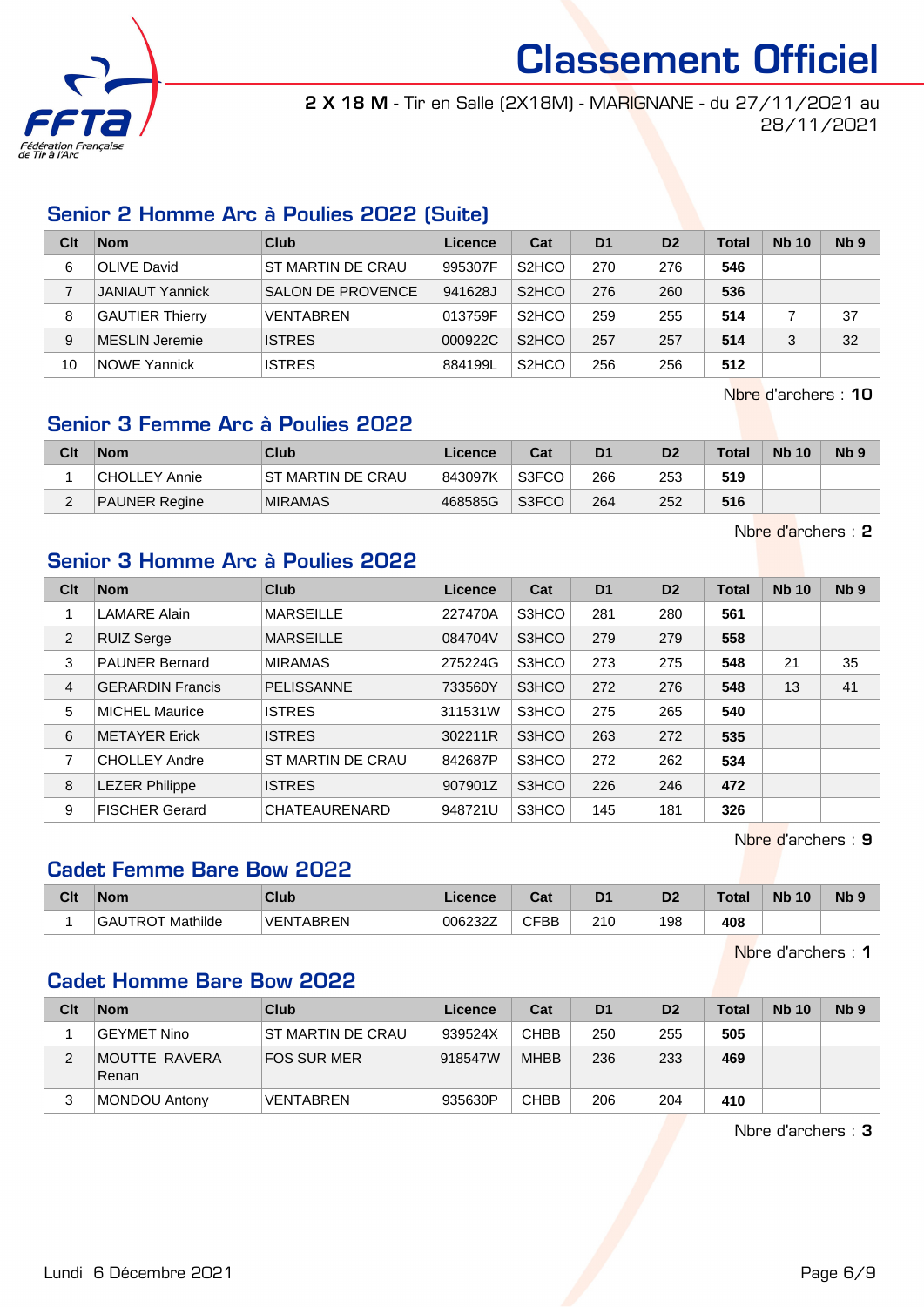![](_page_6_Picture_0.jpeg)

2 X 18 M - Tir en Salle (2X18M) - MARIGNANE - du 27/11/2021 au 28/11/2021

### Adultes Femme Bare Bow 2022

| Clt | <b>Nom</b>                     | Club              | Licence | Cat                | D <sub>1</sub> | D <sub>2</sub> | <b>Total</b> | <b>Nb 10</b> | Nb <sub>9</sub> |
|-----|--------------------------------|-------------------|---------|--------------------|----------------|----------------|--------------|--------------|-----------------|
|     | MENGUY Barbara                 | <b>MALLEMORT</b>  | 981518T | S <sub>2</sub> FBB | 230            | 223            | 453          |              |                 |
|     | <b>EYMARD Sylvie</b>           | ST MARTIN DE CRAU | 883978W | S <sub>2</sub> FBB | 214            | 208            | 422          |              |                 |
| 3   | AUPY Magali                    | ST MARTIN DE CRAU | 956444N | S <sub>2</sub> FBB | 177            | 182            | 359          |              |                 |
| 4   | MAZIERE - LEGRAND<br>Catherine | AIX EN PROVENCE   | 978813C | S <sub>2</sub> FBB | 147            | 167            | 314          |              |                 |

Nbre d'archers : 4

### Adultes Homme Bare Bow 2022

| Clt             | <b>Nom</b>                      | <b>Club</b>            | Licence | Cat         | D <sub>1</sub> | D <sub>2</sub> | <b>Total</b> | <b>Nb 10</b>   | N <sub>b</sub> <sub>9</sub> |
|-----------------|---------------------------------|------------------------|---------|-------------|----------------|----------------|--------------|----------------|-----------------------------|
| 1               | <b>EYMARD Lionel</b>            | <b>MIRAMAS</b>         | 860883T | S2HBB       | 260            | 258            | 518          |                |                             |
| 2               | <b>MELLIERE Christian</b>       | <b>DIGNE LES BAINS</b> | 842321S | S3HBB       | 253            | 231            | 484          | 10             | 19                          |
| 3               | <b>PLATRET Laurent</b>          | <b>MALLEMORT</b>       | 832994D | S2HBB       | 242            | 242            | 484          | $\overline{7}$ | 18                          |
| $\overline{4}$  | <b>HENRY Herve</b>              | <b>CAVAILLON</b>       | 936888G | S3HBB       | 233            | 231            | 464          |                |                             |
| 4               | POILANE Leo                     | LA CIOTAT              | 013427V | <b>JHBB</b> | 222            | 184            | 406          |                |                             |
| 5               | <b>CRENIER Dominique</b>        | LA TOUR D'AIGUES       | 677652D | S3HBB       | 226            | 223            | 449          |                |                             |
| 6               | <b>AUPY Olivier</b>             | ST MARTIN DE CRAU      | 826974K | S2HBB       | 213            | 231            | 444          |                |                             |
| $\overline{7}$  | <b>MONDOU Pascal</b>            | VENTABREN              | 963274M | S2HBB       | 206            | 206            | 412          |                |                             |
| 8               | SERVANT-ROUMEY<br>Florian       | <b>VENTABREN</b>       | 939125N | S1HBB       | 223            | 186            | 409          |                |                             |
| 9               | <b>MARTIN Noel</b>              | <b>LA CIOTAT</b>       | 426987S | S3HBB       | 206            | 202            | 408          |                |                             |
| 10              | <b>PAVAUT Laurent</b>           | VENTABREN              | 020048S | S1HBB       | 210            | 192            | 402          |                |                             |
| 11              | <b>FLEISCHMANN</b><br>Sebastien | VENTABREN              | 913690S | S1HBB       | 165            | 165            | 330          |                |                             |
| 12 <sup>2</sup> | <b>NOISETTE Pierre</b>          | <b>MARIGNANE</b>       | 744060L | S3HBB       | 167            | 156            | 323          |                |                             |
| 13              | <b>MELLET Jean-Claude</b>       | <b>LA CIOTAT</b>       | 978981K | S3HBB       | 139            | 129            | 268          |                |                             |

Nbre d'archers : 14

## Autres tirs

### Cadet Femme Arc Classique 2022

| Tir   | <b>Nom</b>           | Club             | Licence | Cat  | D <sub>1</sub> | D <sub>2</sub> | <b>Total</b> | <b>Nb 10</b> | N <sub>b</sub> 9 |
|-------|----------------------|------------------|---------|------|----------------|----------------|--------------|--------------|------------------|
| Tir 3 | BOURLET Alice        | <b>MARIGNANE</b> | 910767P | CFCL | 221            | 224            | 445          |              |                  |
| Tir 2 | <b>BOURLET Alice</b> | <b>MARIGNANE</b> | 910767P | CFCL | 227            | 197            | 424          |              |                  |

Nbre d'archers : 2

### Senior 1 Homme Arc Classique 2022

| <b>Tir</b>       | <b>Nom</b>          | <b>Club</b> | Licence | Cat                | D1                                         | Dź  | <b>Total</b> | <b>N<sub>b</sub></b><br>10 | N <sub>b</sub> <sub>9</sub> |
|------------------|---------------------|-------------|---------|--------------------|--------------------------------------------|-----|--------------|----------------------------|-----------------------------|
| Tir <sub>2</sub> | <b>NEAU Gregory</b> | MARIGNANE   | 822292W | S <sub>1</sub> HCL | $\overline{\phantom{a}}$<br>$\prime\prime$ | ١Ο٬ | クフド<br>21 J  |                            |                             |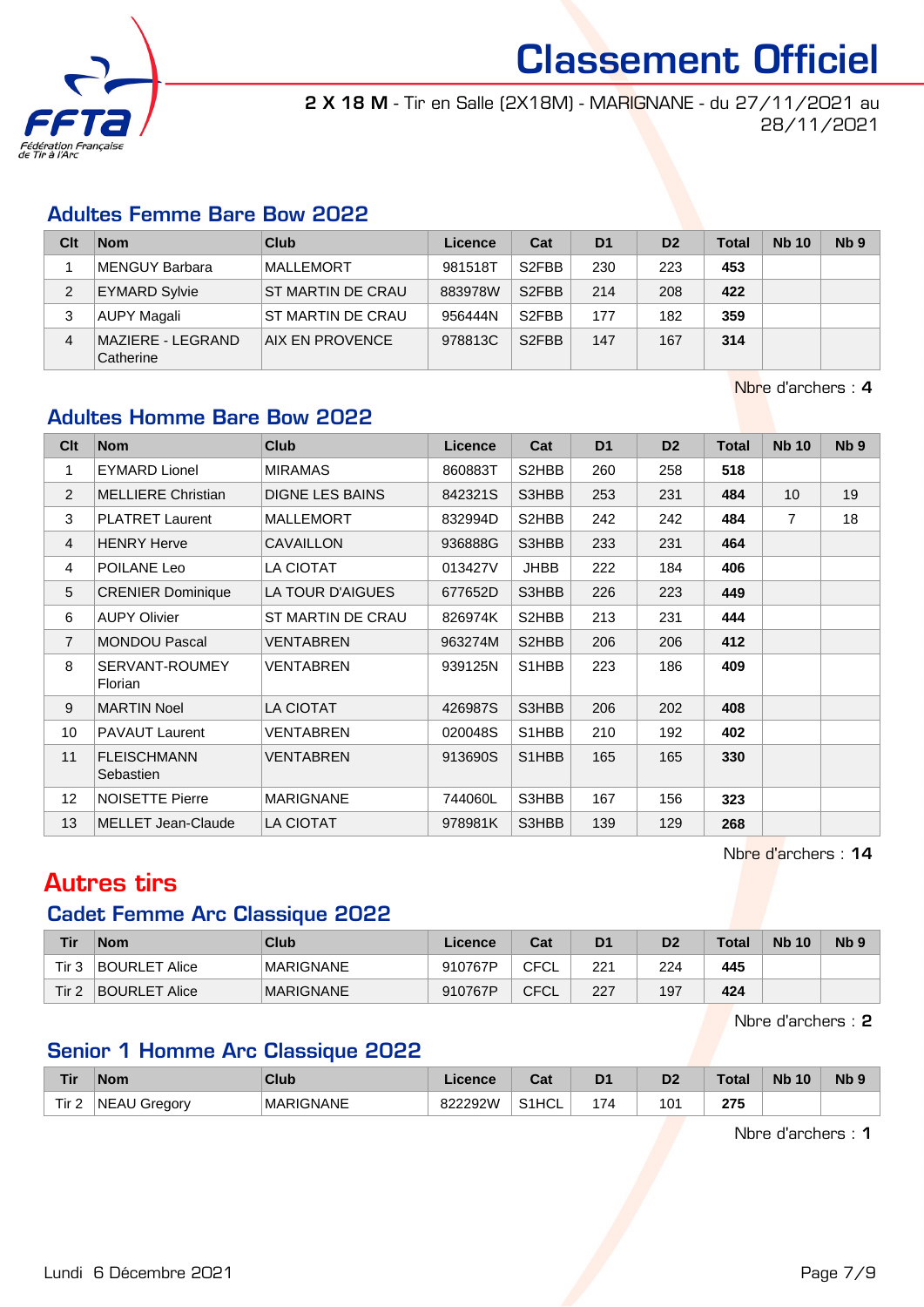![](_page_7_Picture_0.jpeg)

2 X 18 M - Tir en Salle (2X18M) - MARIGNANE - du 27/11/2021 au 28/11/2021

### Senior 2 Femme Arc Classique 2022

| Tir              | <b>Nom</b>                   | Club          | Licence | $P_{\mathbf{a}}$<br>ca    | D <sub>1</sub> | D <sub>2</sub> | Total | <b>N<sub>b</sub></b><br>10 | N <sub>b</sub> <sub>9</sub> |
|------------------|------------------------------|---------------|---------|---------------------------|----------------|----------------|-------|----------------------------|-----------------------------|
| Tir <sub>2</sub> | <b>IVERMONET</b><br>Laurence | <b>VEDENE</b> | 924618V | S <sub>2</sub> FCL<br>⊤ບ∟ | 254            | 246            | 500   |                            |                             |

Nbre d'archers : 1

### Senior 2 Homme Arc Classique 2022

| Tir   | <b>Nom</b>              | <b>Club</b>                    | Licence | Cat                | D <sub>1</sub> | D <sub>2</sub> | <b>Total</b> | <b>Nb 10</b> | N <sub>b</sub> 9 |
|-------|-------------------------|--------------------------------|---------|--------------------|----------------|----------------|--------------|--------------|------------------|
| Tir 2 | <b>VERMONET Noel</b>    | <b>VEDENE</b>                  | 784969C | S <sub>2</sub> HCL | 267            | 252            | 519          |              |                  |
| Tir 2 | <b>JURZYNSKI Benoit</b> | MARSEILLE TROIS<br><b>LUCS</b> | 008861G | S <sub>2</sub> HCL | 249            | 253            | 502          |              |                  |

Nbre d'archers : 2

### Senior 3 Homme Arc Classique 2022

| Tir   | <b>Nom</b>               | Club           | Licence | Cat   | D <sub>1</sub> | D <sub>2</sub> | Total | <b>Nb 10</b> | N <sub>b</sub> 9 |
|-------|--------------------------|----------------|---------|-------|----------------|----------------|-------|--------------|------------------|
| Tir 2 | PIRARD Bruno             | <b>GEMENOS</b> | 002229Y | S3HCL | 256            | 255            | 511   |              |                  |
| Tir 2 | <b>CAPDEPON Philippe</b> | <b>VEDENE</b>  | 802904X | S3HCL | 241            | 234            | 475   |              |                  |
| Tir 2 | <b>BAY Marcel</b>        | PELISSANNE     | 432721Z | S3HCL | 234            | 232            | 466   |              |                  |

Nbre d'archers : 3

### Senior 1 Femme Arc à Poulies 2022

| Tir   | <b>Nom</b>               | Club               | Licence | Cat                | D <sub>1</sub> | D <sub>2</sub> | <b>Total</b> | <b>Nb 10</b> | Nb <sub>9</sub> |
|-------|--------------------------|--------------------|---------|--------------------|----------------|----------------|--------------|--------------|-----------------|
| Tir 2 | EYMARD Anais             | IST MARTIN DE CRAU | 883979X | S <sub>1</sub> FCO | 282            | 279            | 561          |              |                 |
| Tir 2 | <b>TRUTEAU Eglantine</b> | <b>VENTABREN</b>   | 811710U | S <sub>1</sub> FCO | 271            | 279            | 550          |              |                 |

Nbre d'archers : 2

### Senior 1 Homme Arc a Poulies 2022

| Tir   | <b>Nom</b>  | Club           | Licence | Cat                | D <sub>1</sub> | D <sub>2</sub> | <b>Total</b> | <b>Nb 10</b> | N <sub>b</sub> 9 |
|-------|-------------|----------------|---------|--------------------|----------------|----------------|--------------|--------------|------------------|
| Tir 2 | PAUNER Joan | <b>MIRAMAS</b> | 367672U | S <sub>1</sub> HCO | 297            | 294            | 591          |              |                  |
| Tir 2 | EYMARD Loic | <b>MORNAS</b>  | 750025V | S <sub>1</sub> HCO | 281            | 281            | 562          |              |                  |

Nbre d'archers : 2

### Senior 2 Homme Arc à Poulies 2022

| <b>Tir</b>            | <b>Nom</b>    | <b>Club</b>    | Licence | <b>Cat</b><br>ual  | D <sub>1</sub> | D <sub>0</sub><br>ש | Total | <b>Nb</b><br>10 | <b>Nb</b> |
|-----------------------|---------------|----------------|---------|--------------------|----------------|---------------------|-------|-----------------|-----------|
| Tir <sub>2</sub><br>- | ROBINO Pascal | <b>MIRAMAS</b> | 803133W | S <sub>2</sub> HCO | 285            | 281<br>$\sim$       | 566   |                 |           |

Nbre d'archers : 1

### Senior 3 Homme Arc à Poulies 2022

| Tir   | <b>Nom</b>            | Club             | Licence | Cat   | D <sub>1</sub> | D <sub>2</sub> | <b>Total</b> | <b>Nb 10</b> | Nb <sub>9</sub> |
|-------|-----------------------|------------------|---------|-------|----------------|----------------|--------------|--------------|-----------------|
| Tir 2 | <b>PAUNER Bernard</b> | <b>MIRAMAS</b>   | 275224G | S3HCO | 280            |                | 557          |              |                 |
| Tir 2 | LAMARE Alain          | <b>MARSEILLE</b> | 227470A | S3HCO | 281            | 275            | 556          |              |                 |